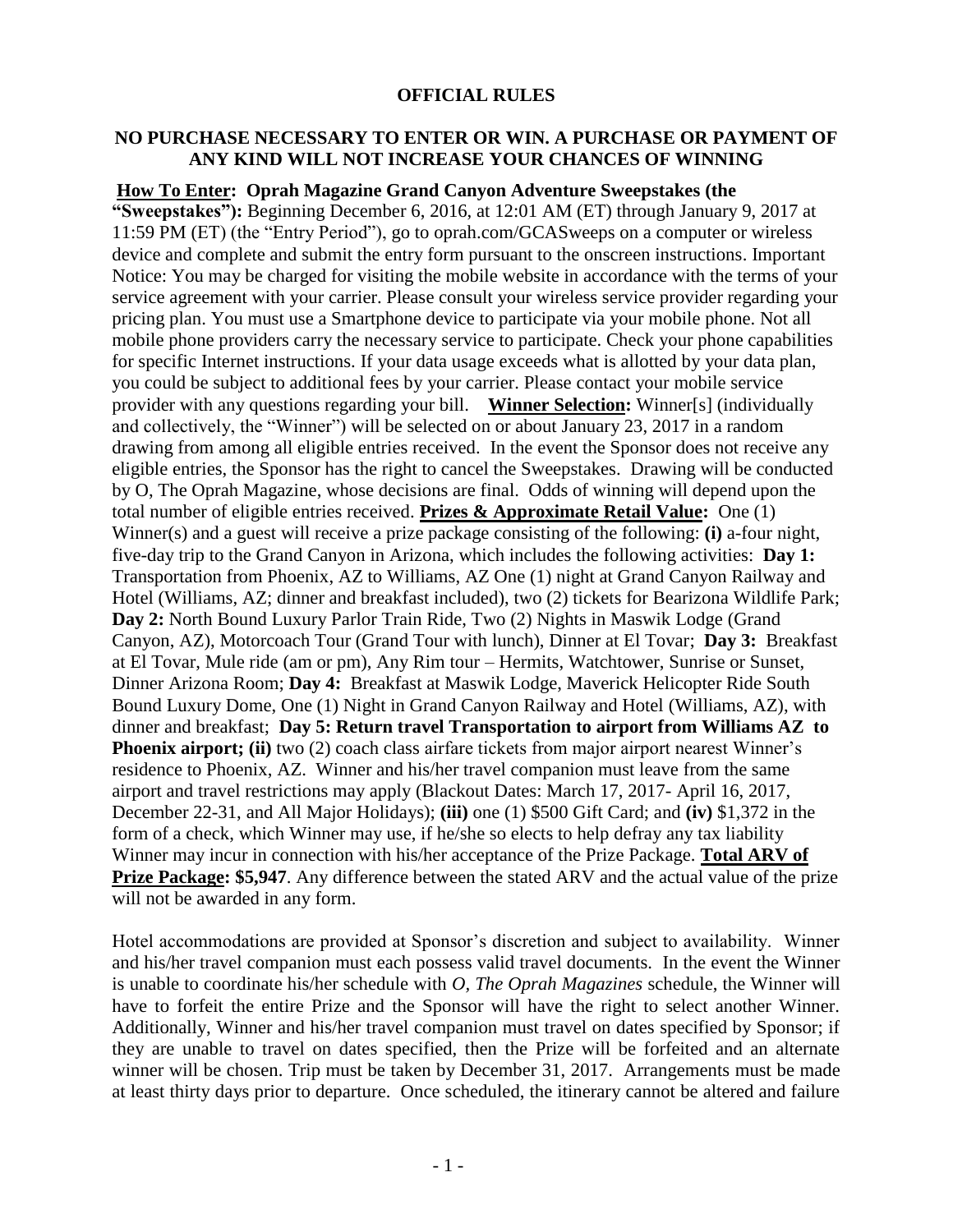of Winner to follow such a schedule shall not obligate Sponsor in any way to provide the Winner with alternate arrangements. If, in the judgment of Sponsor, air travel is not required due to Winner's proximity to prize location, ground transportation will be substituted for roundtrip air travel at Sponsor's sole discretion and no additional compensation will be provided.

**1. Winner Notification:** Winner will be notified within one (1) month of the last day of the Sweepstakes, via e-mail, and/or at Sponsor's discretion, via phone or postal mail. In the event the Winner doesn't respond to Sponsor's notification or does not accept the prize within five (5) business days of notification, the prize will be deemed forfeited and an alternate Winner will be selected. In the event that any one or more potential Winner(s) fails to respond as stated above, declines the prize or fails to provide signed affidavits or releases, such Winner(s) will be deemed to forfeit the prize and Sponsor will select an alternate Winner(s) from the remaining eligible entrants. If any alternate(s) similarly fails to respond or declines the prize, Sponsor will use a reasonable number of attempts, in its discretion, to award the prize(s) to another alternate(s) but if it is unable to do so, the prize(s) will be finally forfeited and Sponsor shall have no further liability in connection with this Sweepstakes. **List of Winner(s):** For the name(s) of the Winner(s), send a separate self-addressed, stamped envelope to O, The Oprah Magazine Grand Canyon Adventure Sweepstakes 300 W 57<sup>th</sup> St. New York, NY 10019 Winners' List, Hearst Communications, Inc., 300 West  $57<sup>th</sup>$  Street NY, NY 10019 within two (2) months from the Winner notification date as specified above.

**2. ENTRIES:** Limit one (1) entry per person for each daily Sweepstakes. Multiple entries from the same person for each daily Sweepstakes will be disqualified. Entries become the property of the Sponsor and will not be returned. Proof of submission does not constitute proof of receipt. If applicable, illegible, inaccurate, lost and incomplete entry forms or entry forms that have been tampered with will be disqualified. Online entrants must have valid email address and it is entrant's responsibility to update Sponsor of any change in email address. If there is a dispute as to the identity of an online entrant, the prize will be awarded to the authorized account holder of the email address or Twitter account. The "authorized account holder" is defined as the natural person to whom the email address is assigned by an internet service provider, online service provider, carrier, or other organization (e.g., business, educational institution, etc.) that is responsible for assigning the email addresses for the domain associated with the submitted email address or Twitter account.

3. **ELIGIBILITY:** Open to legal residents of the 50 United States and the District of Columbia, who have reached the age of 21 or older at time of entry. Void in Puerto Rico and where prohibited by law. Employees of Sponsor, its parents, affiliates and subsidiaries, participating advertising and promotion agencies, independent judging organizations, and prize suppliers (and members of their immediate family and/or those living in the same of household of each such employee) are not eligible.

**4. CONDITIONS OF PARTICIPATION:** Expenses not specifically included in prize description and all taxes are the sole responsibility of the Winner. Each prize is awarded "as is" with no warranty or guarantee, either express or implied outside of manufacturer's limited warranty. No transfer, assignment or substitution of a prize permitted, except Sponsor reserves the right to substitute prize for an item of equal or greater value in the event an advertised prize is unavailable. The Winner is required to comply with any and all applicable federal, state, provincial, if Canadians are eligible to enter, and local laws, rules and regulations. All federal,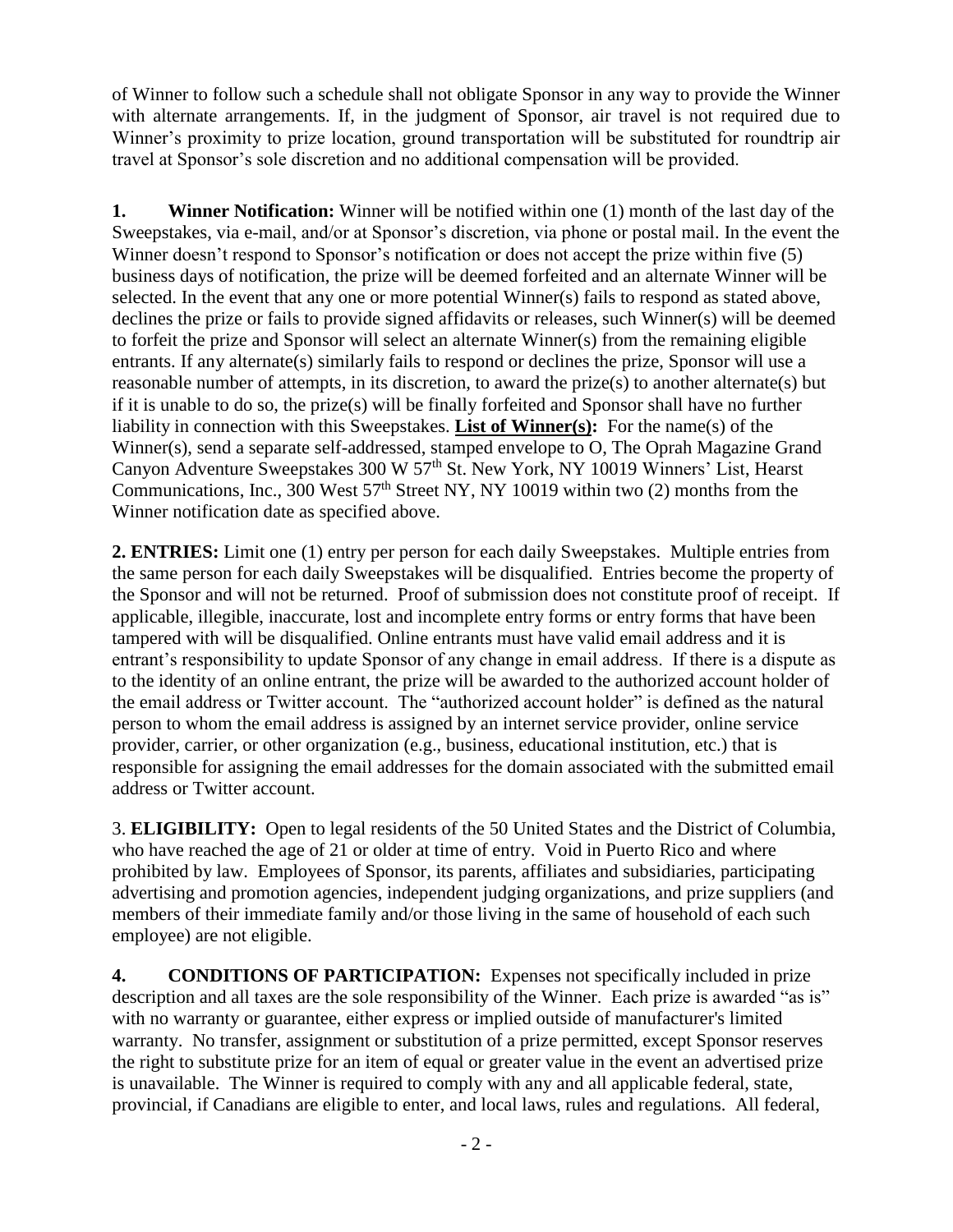state and local taxes, and any other costs not specifically provided for in these Official Rules are solely the Winner's responsibility. If the actual retail value of any Winner's prize is \$600 or more, the Winner must complete a W9 form and supply Sponsor with his/her social security number for tax purposes. An IRS Form 1099 will be issued in the name of the Winner (or, if a minor, in the name of the minor) for the actual value of the prizes received. Sponsor shall have no responsibility or obligation to the Winner or potential Winner who are unable or unavailable to accept or utilize prizes as described herein. Entrants agree to be bound by the terms of these Official Rules and by the decisions of Sponsor, which are final and binding on all matters pertaining to this Sweepstakes. Winner (and parent or legal guardian if Winner is a minor) may be required to sign and return an Affidavit of Eligibility, a Liability Release and where legally permissible a Publicity Release within seven (7) days following the date of first attempted notification. Failure to comply with this deadline may result in forfeiture of the prize and selection of an alternate Winner. Return of any prize/prize notification as undeliverable may result in disqualification and selection of an alternate Winner. Winner hereby further agrees that it will sign any documents necessary to transfer copyright of his/her submitted entry, if applicable, to Sponsor within seven (7) days following the date of first attempted notification. By entering, Entrant grants permission for Sponsor, and any of its affiliates and subsidiaries, participating advertising and promotion agencies, and prize suppliers to use the entrant's submission (including an altered form of the entry), if any, for editorial, advertising and promotional purposes without additional compensation, unless prohibited by law. If images are being submitted to Sponsor as a requirement for entry, Entrants agree that they have all rights to use the images submitted and to allow Sponsor, any of its affiliates and subsidiaries, participating advertising and promotion agencies, and prize suppliers to reuse any of the images, without any liability, for editorial, advertising and promotional purposes. Additionally, acceptance of the prize by Winner constitutes permission for Sponsor and any affiliates and subsidiaries, participating advertising and promotion agencies, and prize suppliers to use Winner's name and/or likeness and biographical material for editorial, advertising and promotional purposes without additional compensation, unless prohibited by law. By accepting prize, Winner agrees to hold Sponsor, its advertising and promotion agencies and their respective parent companies, subsidiaries, affiliates, partners, representative agents, successors, assigns, officers, directors, and employees harmless for any injury or damage caused or claimed to be caused by participation in the Sweepstakes or acceptance or use of the prize. Sponsor is not responsible for any printing, typographical, mechanical or other error in the printing of the offer, administration of the Sweepstakes or in the announcement of the prize.

5. **REPRESENTATIONS AND WARRANTIES / INDEMNIFICATION:** By

participating in the Sweepstakes, entrant warrants and represents that his/her entry is original to the entrant, has not been previously published or won any award, and does not contain any material that would violate or infringe upon the rights of any third party, including copyrights (including, without limitation, copyrighted images or footage), trademarks or rights of privacy or publicity. Modification of an existing image does not count as original for purposes of this Sweepstakes. The entrant further warrants and represents that entrant has all appropriate clearances, permissions and releases for the entry, including releases from all persons appearing in the photograph, location releases for all recognizable locations, and releases from anyone who assisted in the creation of the photograph. The entrant must be able to provide on request all appropriate clearances, permissions and releases for the entry, including releases from all persons appearing in the photograph, location releases for all recognizable locations and releases from anyone who assisted in the creation of the photograph. The image must not contain any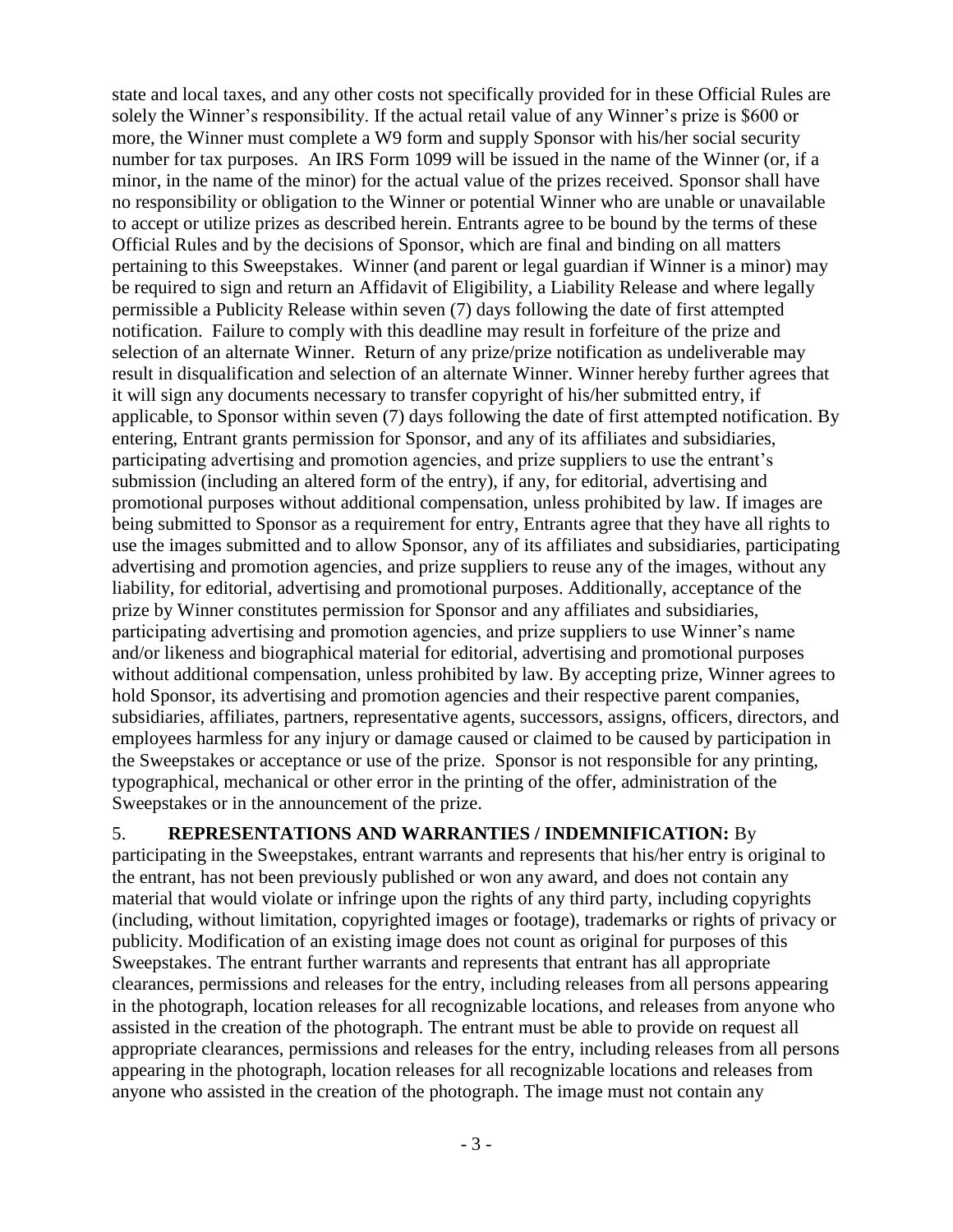personally identifiable information of any person. Excepting those of Sponsor, the image must not contain or reference any names, products or services of any company or entity or any third party trademarks, logos, trade dress or promotion of any brand, product or service. If any person appearing in the image is under the age of majority in their state of residence, the written consent and signature of a parent or legal guardian is required. At Sponsor's request, and in its sole discretion, Entrants may be required to execute an assignment and release transferring all rights and ownership of their image to Sponsor, the form of such assignment to be determined by Sponsor. In the event an entrant cannot provide all required releases, Sponsor reserves the right, in Sponsor's sole discretion, to disqualify the applicable entry or seek to secure the releases and clearances for Sponsor's benefit. The photograph may not feature nudity or obscene language or material that is libelous or defamatory. Each entrant hereby agrees to indemnify and hold the Sweepstakes entities harmless from and against any and all third party claims, actions or proceedings of any kind and from any and all damages, liabilities, costs and expenses relating to or arising out of any breach or alleged breach of any of the warranties, representations or agreements of entrant hereunder. Sponsor reserves the right in its sole and unfettered discretion to disqualify any entry that it believes contains obscene, offensive or inappropriate content, that does not comply with these Official Rules or that is not consistent with the spirit or theme of the Sweepstakes. Entries that do not comply with the above requirements may not be eligible, and, if submitted, may be removed at any time in Sponsor's sole discretion. By participating in the Sweepstakes, each entrant unconditionally accepts and agrees to comply with and abide by these Official Rules and the decisions of Sponsor, which shall be final and binding in all respects.

**6. INTERNET/MOBILE:** Sponsor is not responsible for electronic transmission errors resulting in omission, interruption, deletion, defect, delay in operations or transmission, theft or destruction or unauthorized access to or alterations of entry materials, or for technical, network, telephone equipment, electronic, computer, hardware or software malfunctions or limitations of any kind, or inaccurate transmissions of or failure to receive entry information by Sponsor or presenter on account of technical problems or traffic congestion on the Internet, at any Web site, or via the mobile phone or any combination thereof. If for any reason the Internet or mobile phone portion of the program is not capable of running as planned, including infection by computer virus, bugs, tampering, unauthorized intervention, fraud, technical failures, or any other causes which corrupt of affect the administration, security, fairness, integrity, or proper conduct of this Sweepstakes, Sponsor reserves the right at its sole discretion to cancel, terminate, modify or suspend the Sweepstakes. Sponsor reserves the right to select winners from eligible entries received as of the termination date. Sponsor further reserves the right to disqualify any individual who tampers with the entry process. Sponsor may prohibit an entrant from participating in the Sweepstakes if it determines that said entrant is attempting to undermine the legitimate operation of the Sweepstakes by cheating, hacking, deception or other unfair playing practices or intending to abuse, threaten or harass other entrants. Caution: Any attempt by a participant to deliberately damage any Web site or undermine the legitimate operation of the Sweepstakes is a violation of criminal and civil laws and should such an attempt be made, Sponsor reserves the right to seek damages from any such participant to the fullest extent of the law.

**7. DISPUTES/CHOICE OF LAW:** Except where prohibited, each entrant agrees that: (1) any and all disputes, claims and causes of action arising out of or connected with this or any prize awarded shall be resolved individually, without resort to any form of class action, and exclusively by state or federal courts situated in New York, NY, (2) any and all claims,